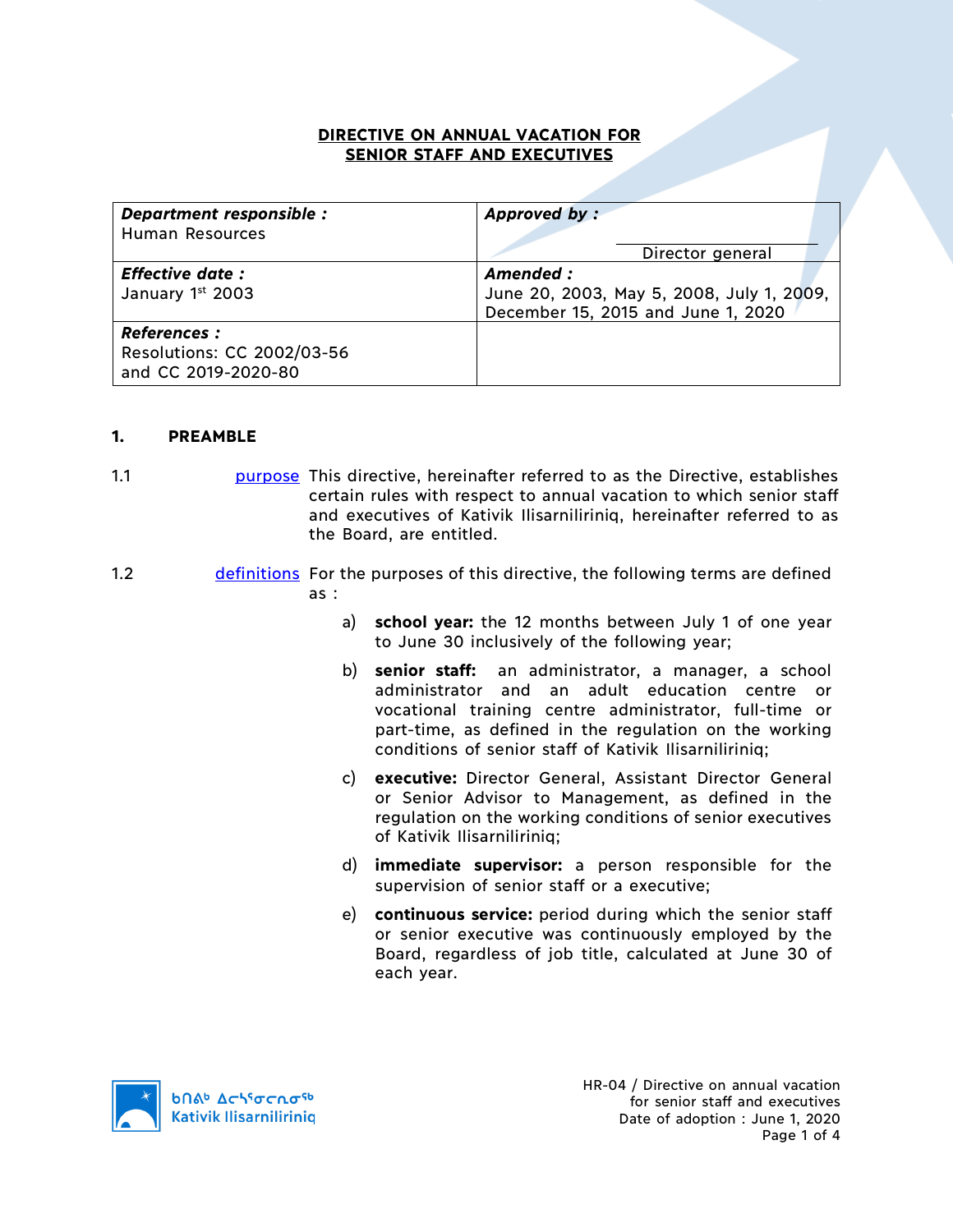### **2. FIELDS OF APPLICATION**

2.1 application The Directive applies to all senior staff and executives of the Board who are entitled to annual vacation, as provided for in section 3.

## **3. GENERAL PRINCIPALS**

- 3.1 **date of Annual vacation is accrued by senior staff or executives and is** acquisition owed on July 1 of each year.
- 3.2 **accumulation** The number of vacation days paid and which are owing to senior of vacation staff or executives is proportional to the actual number of days days worked during the previous school year in relation to the number of working days in an entire school year.
- 3.3 **building application** Senior staff and executives should take their annual vacation period within 12 months following the acquisition date.
- 3.4 **Excluded** Statutory holidays and Board scheduled leaves are not deducted holidays from an employee's vacation bank.
- 3.5 holiday Senior staff and executives must complete the *Projet de vacances*  plans form provided by Human Resources and submit it to their immediate supervisor and to Human Resources.
- 3.6 department A vacation request submitted by a senior staff or executive must needs be approved by the immediate supervisor. The latter may refuse the request if justified by the needs of the department.
- 3.7 by priority If the vacation dates submitted by one or more senior staff or executives must be changed to meet the needs of the department during that same time period, priority is determined based on years of continuous service.
- 3.8 **end of The Board pays the sum of all accrued vacation days owing to a** employment senior staff or executive who leaves their position permanently. However, the isolation premium and the retention premium, if applicable, are only paid on the balance of the current year's vacation. These premiums are not paid on the vacation days carried over from previous years or on vacation days accumulated for the following year.

**b**በል<sup>b</sup> Δςιτσς το <sup>τρ</sup> **Kativik Ilisarniliriniq**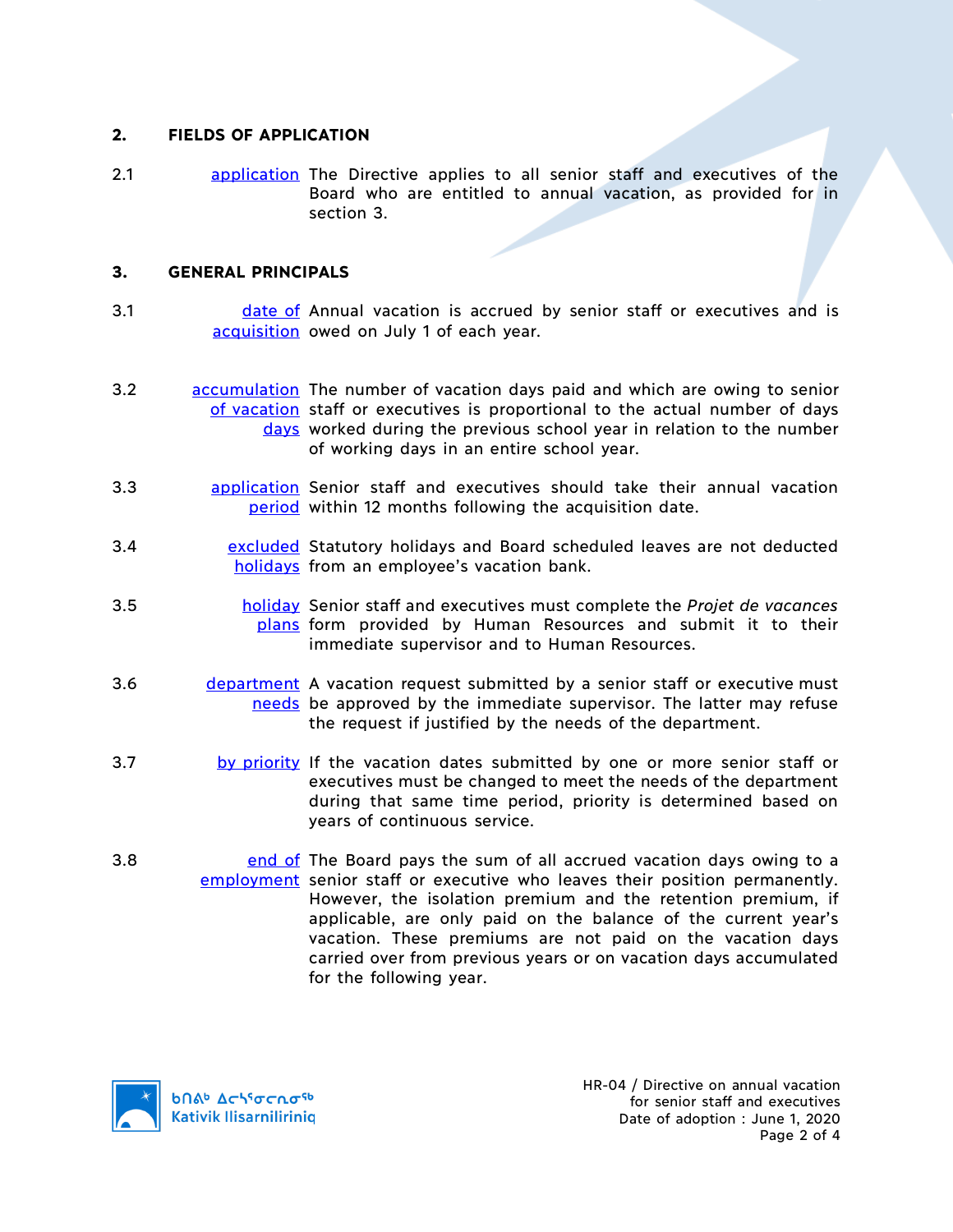- 3.9 **leave of A senior staff member or an executive who obtains a leave of** absence absence without pay for 6 months or more, may ask the Board to without pay be paid, in whole or in part, the sum of vacation days accumulated only, under the same terms of section 3.8.
- 3.10 promotion When a professional or support employee is promoted to a management position, the value of the employee's accumulated vacation days are converted in proportion to the employee's new salary rate. The bank of current vacation days is not affected.

## **4. ANNUAL VACATION DAYS**

4.1 **EMPLOYER SENIOT STAFF OF EXECUTIVES ARE NOTE THANK** THE MESS CANNER SENION : not entitled

```
to annual vacation
```
- a) Interim senior staff or executives on a contract of less than 2 months and who were not employed by the Board at the time of the temporary assignment.
- 4.2 vacation days Senior staff are entitled to the following vacation leave: for senior staff a) 30 days.
- 4.3 vacation days Executives are entitled to the following vacation leave: for executives a) 40 days.
- 4.4 vacation days Senior staff and executives may carry over vacation days from the carried over current year to the next.
- 4.5 maximum days For the purpose of section 4.4., the total number of vacation days to be carried to be carried over by senior staff cannot exceed 120. over – senior staff
- 4.6 maximum days For the purpose of section 4.4, the total number of vacation days to be carried to be carried over by the executive cannot exceed 160. over - executive

#### **5. ABSENCE REPORT**

5.1 **business** absence Upon return to work following a vacation, the senior staff or report executive must submit an absence report to Payroll duly signed by the immediate supervisor.